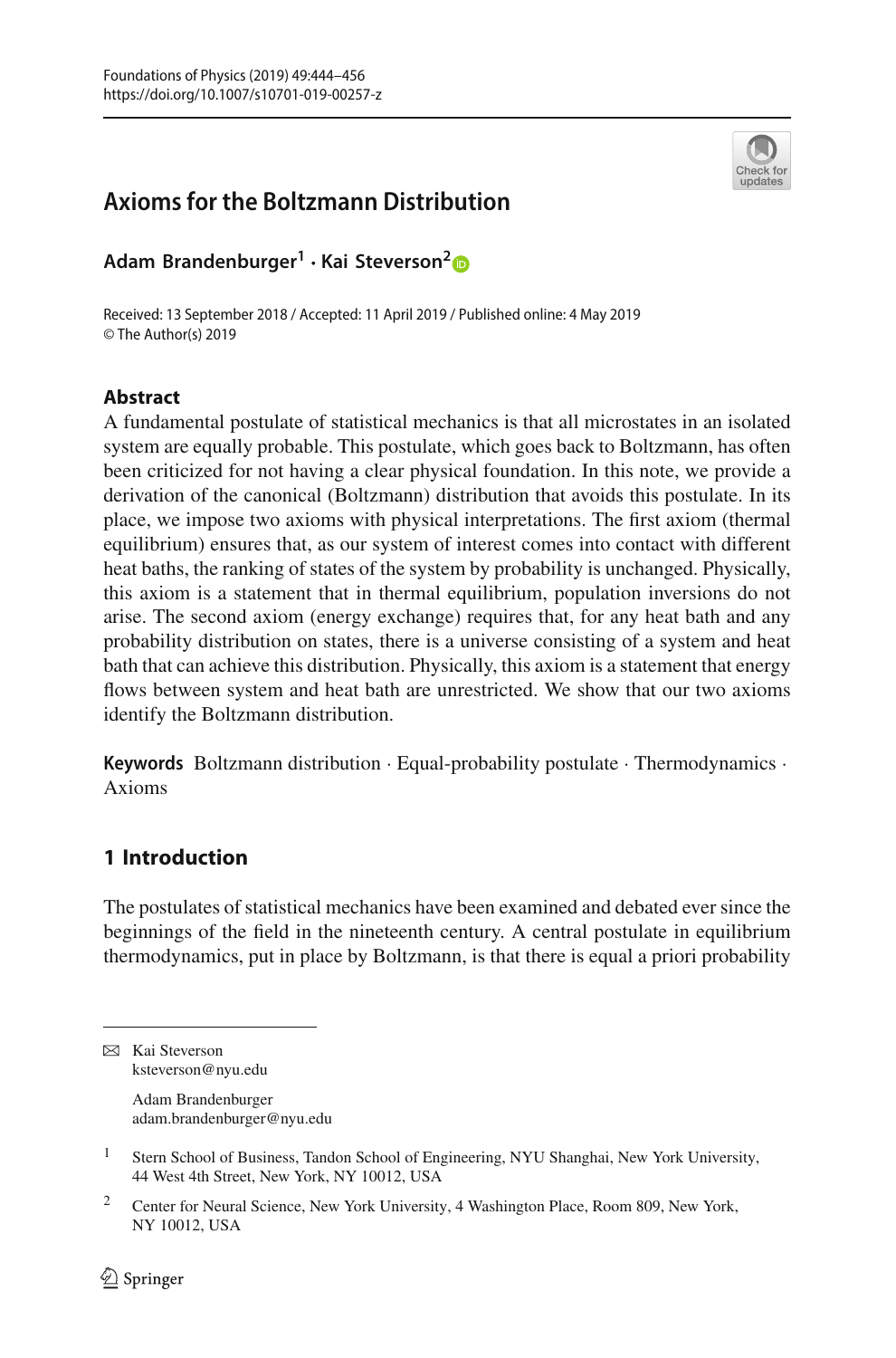that an isolated system will be found in any one of its microstates which are compatible with the overall constraints placed on the system. In the words of Planck [\[1](#page-12-0)], "all microscopic states are equally probable in dynamics".

The equal-probability assumption has been rationalized in several ways. One can simply appeal to the Laplacian stance of insufficient reason. The observer's knowledge of the system does not yield a distinction among the microstates, so no distinction can legitimately be introduced via their probabilities of occurrence [\[2\]](#page-12-1). Jaynes [\[3](#page-12-2)] replaced this assumption with a maximum-entropy principle (a principle of "maximum noncommitment with respect to missing information") in order to derive the canonical (Boltzmann) distribution in the microcanonical ensemble. Goldstein et al. [\[4\]](#page-12-3) proved that, for quantum systems, the canonical distribution arises for almost all wave functions of the universe (system plus heat bath). Popescu et al. [\[5](#page-12-4)] showed that, even without energy constraints, a "general canonical principle" can be established for quantum systems, under which a system will almost always behave as if the universe is in the equal-probability state.

In this note, we take a different route (for classical systems). We replace the equal-probability postulate with two physically interpretable axioms, which we show characterize the canonical (Boltzmann) distribution.

#### **2 Axioms**

In the usual (textbook) derivation, one fixes a heat bath  $\mathbb B$  at a temperature  $T$  and a system  $\mathbb S$  with possible states  $s_i$ , for  $i = 1, 2, \ldots, n$ . The system  $\mathbb S$  specifies an energy level  $E_i$  for each state  $s_i$ . (See Fig. [1.](#page-2-0)) The probability assigned to state  $s_i$  depends on the system S and the heat bath  $\mathbb B$  and can therefore be written as  $p_{\mathbb S}(s_i,\mathbb B)$ . One then appeals to the equal-probability postulate to write the ratios of probabilities of states as

<span id="page-1-0"></span>
$$
\frac{p_{\mathbb{S}}(s_i; \mathbb{B})}{p_{\mathbb{S}}(s_j; \mathbb{B})} = \frac{\Omega_{\mathbb{B}}(E_{\text{total}} - E_i)}{\Omega_{\mathbb{B}}(E_{\text{total}} - E_j)},
$$
\n(1)

where  $E_{\text{total}}$  is the total energy of the composite  $\mathbb{S} + \mathbb{B}$ , so that  $\Omega_{\mathbb{B}}(E_{\text{total}} - E_i)$  is then the number of microstates of B. A Taylor expansion of the entropy  $S_{\mathbb{B}}(E_{\text{total}} E_i$ ) =  $k \ln \Omega_{\mathbb{B}}$  of  $\mathbb{B}$  (where k is the Boltzmann constant), and use of the formula  $\partial S_{\mathbb{B}}/\partial E_{\text{total}} = 1/T$ , yields the Boltmann distribution

<span id="page-1-2"></span><span id="page-1-1"></span>
$$
p_{\mathbb{S}}(s_i; \mathbb{B}) = \frac{1}{Z} e^{-\frac{E_i}{kT}},
$$
\n<sup>(2)</sup>

where  $Z = \sum_j e^{-E_j/kT}$  is the partition function (e.g., Mandl [\[2\]](#page-12-1), pp. 52–56).

Our derivation will also begin with ratios of probabilities, as in Eq. [\(1\)](#page-1-0), but will not assume the equal-probability postulate. Our axioms are stated over a family  $\{\mathbb S,\mathbb S',\mathbb S'',\ldots\}$  of systems and a family  $\{\mathbb B,\mathbb B',\mathbb B'',\ldots\}$  of heat baths. All systems are defined on the same fixed underlying finite set of states  $\{s_1, s_2, \ldots, s_n\}$ .

*Axiom 1 (Thermal Equilibrium)* Associated with each heat bath B there is a strictly increasing function  $G_{\mathbb{B}}$  :  $(0,\infty) \to (0,\infty)$  such that for any system S and pair of states  $s_i$  and  $s_j$ , the ratio equation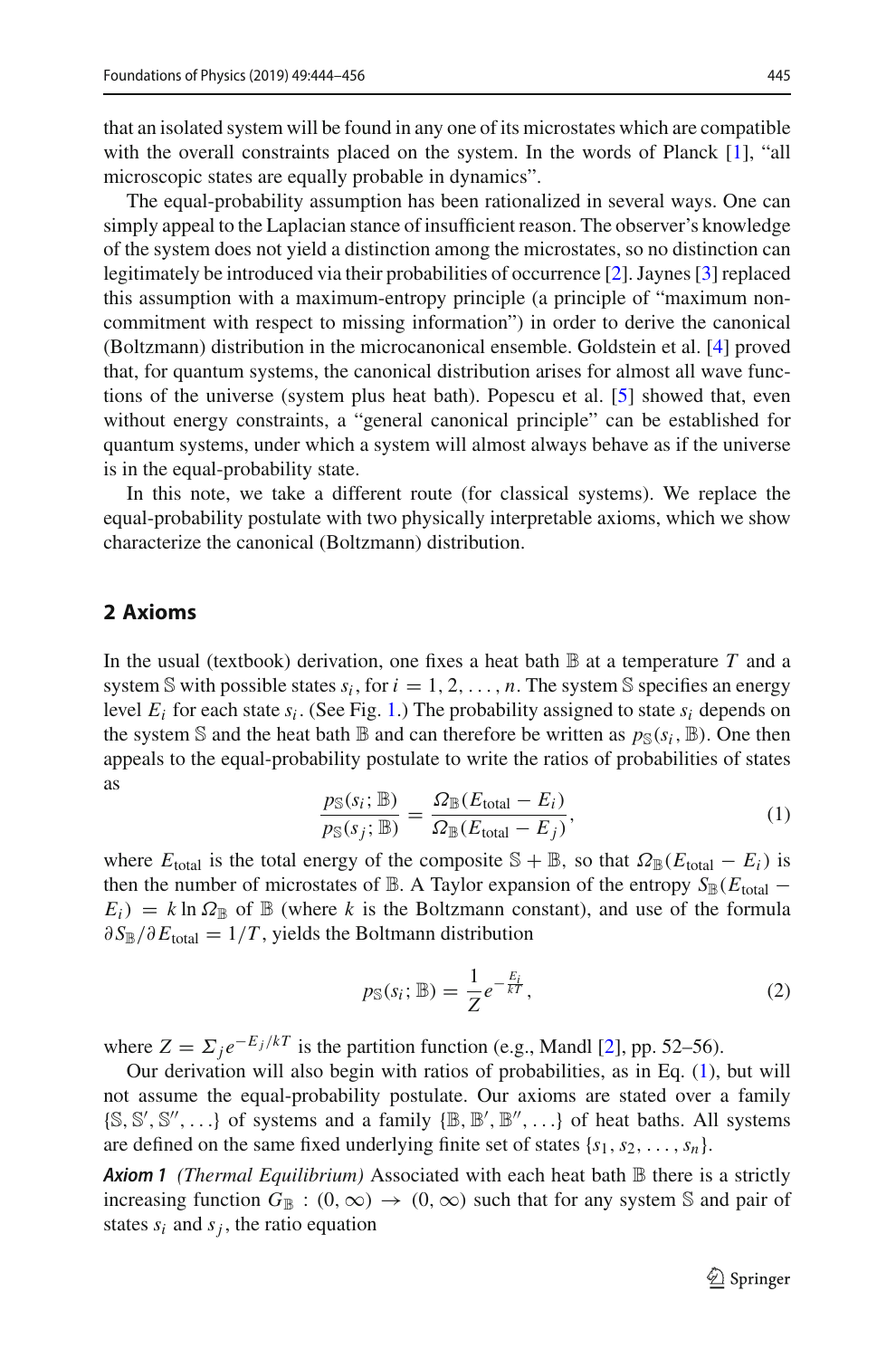#### <span id="page-2-0"></span>**Fig. 1** System plus heat bath



<span id="page-2-2"></span>
$$
G_{\mathbb{B}}\left(\frac{p_{\mathbb{S}}(s_i; \mathbb{B})}{p_{\mathbb{S}}(s_j; \mathbb{B})}\right) = G_{\mathbb{B}'}\left(\frac{p_{\mathbb{S}}(s_i; \mathbb{B}')}{p_{\mathbb{S}}(s_j; \mathbb{B}')}\right)
$$
(3)

is satisfied.

Our first axiom ensures that the probabilistic ranking of states of the system does not differ with changes in the heat bath. This is physically correct, since we are considering systems in equilibrium and, therefore, population inversions are not possible. If state  $s_i$  is more likely than another state  $s_j$ , this is because  $s_i$  is lower energy than  $s_j$ . In thermal equilibrium, the same probabilistic ranking of states will hold whether the heat bath is  $\mathbb B$  or  $\mathbb B'$ . Lemma [1](#page-2-1) below states this formally. The axiom does allow the actual probability of a state of the system to depend on the particular heat bath  $\mathbb B$  to which the system is attached. This is the role of the  $G_{\mathbb{B}}$ -functions. Again, this is physically correct.

<span id="page-2-1"></span>**Lemma 1** *If*  $p_{\mathbb{S}}(s_i; \mathbb{B}) \ge p_{\mathbb{S}}(s_j; \mathbb{B})$ *, then*  $p_{\mathbb{S}}(s_i; \mathbb{B}') \ge p_{\mathbb{S}}(s_j; \mathbb{B}')$ *.* 

*Proof* We can write

$$
\frac{p_{\mathbb{S}}(s_i; \mathbb{B})}{p_{\mathbb{S}}(s_j; \mathbb{B})} \geq \frac{p_{\mathbb{S}}(s_j; \mathbb{B})}{p_{\mathbb{S}}(s_i; \mathbb{B})},
$$

so that, since  $G_{\mathbb{B}}$  is increasing,

$$
G_{\mathbb{B}}\left(\frac{p_{\mathbb{S}}(s_i; \mathbb{B})}{p_{\mathbb{S}}(s_j; \mathbb{B})}\right) \geq G_{\mathbb{B}}\left(\frac{p_{\mathbb{S}}(s_j; \mathbb{B})}{p_{\mathbb{S}}(s_i; \mathbb{B})}\right).
$$

But, using Eq.  $(3)$ ,

$$
G_{\mathbb{B}}\left(\frac{p_{\mathbb{S}}(s_i; \mathbb{B})}{p_{\mathbb{S}}(s_j; \mathbb{B})}\right) = G_{\mathbb{B}'}\left(\frac{p_{\mathbb{S}}(s_i; \mathbb{B}')}{p_{\mathbb{S}}(s_j; \mathbb{B}')}\right) \text{ and } G_{\mathbb{B}}\left(\frac{p_{\mathbb{S}}(s_j; \mathbb{B})}{p_{\mathbb{S}}(s_i; \mathbb{B})}\right) = G_{\mathbb{B}'}\left(\frac{p_{\mathbb{S}}(s_j; \mathbb{B}')}{p_{\mathbb{S}}(s_i; \mathbb{B}')}\right),
$$

 $\textcircled{2}$  Springer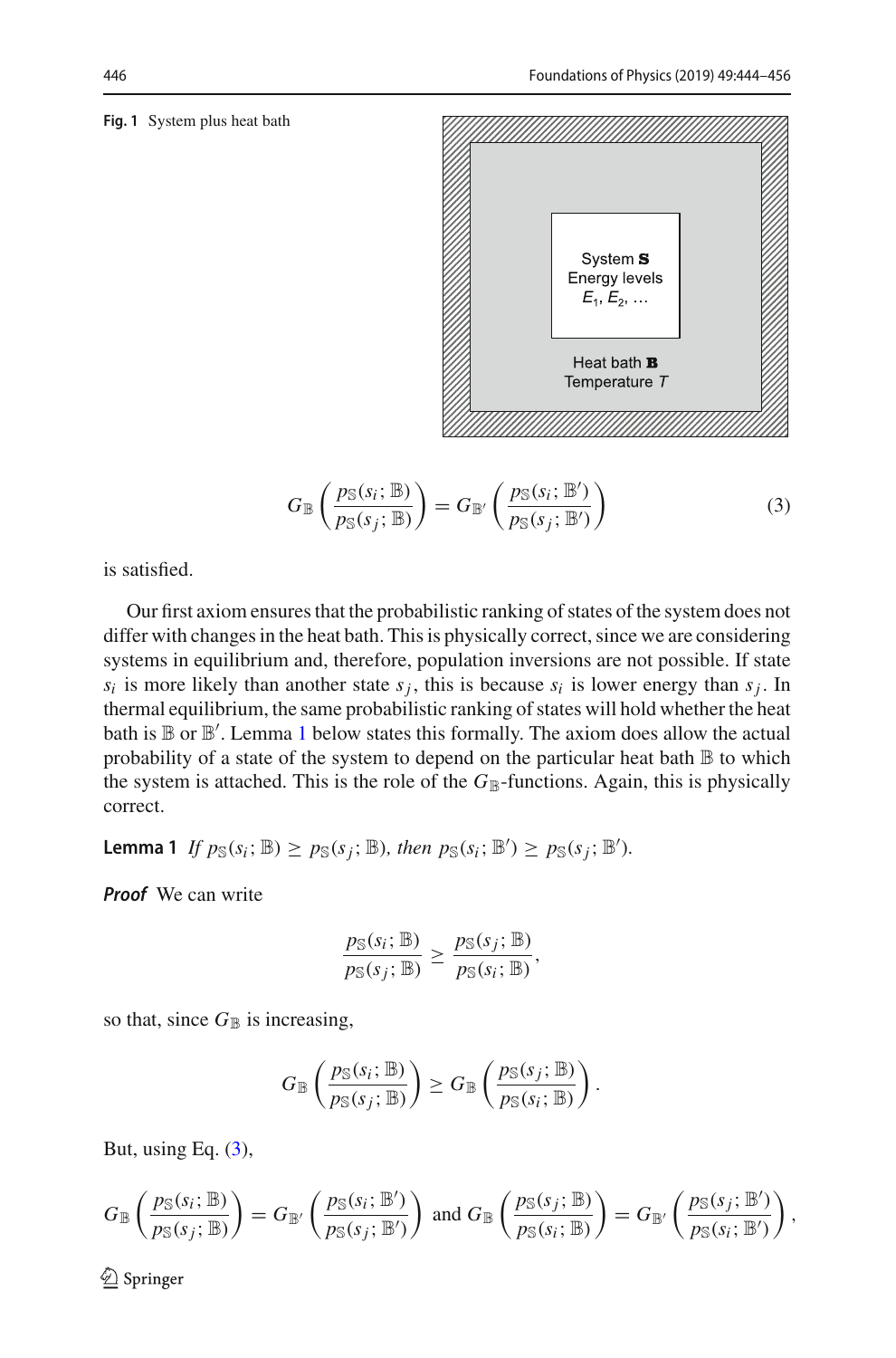and, therefore,

$$
G_{\mathbb{B}'}\left(\frac{p_{\mathbb{S}}(s_i; \mathbb{B}')}{p_{\mathbb{S}}(s_j; \mathbb{B}')}\right) \geq G_{\mathbb{B}'}\left(\frac{p_{\mathbb{S}}(s_j; \mathbb{B}')}{p_{\mathbb{S}}(s_i; \mathbb{B}')}\right),\,
$$

from which, since  $G_{\mathbb{B}}$  is increasing,

$$
\frac{p_{\mathbb{S}}(s_i; \mathbb{B}')}{p_{\mathbb{S}}(s_j; \mathbb{B}')}\geq \frac{p_{\mathbb{S}}(s_j; \mathbb{B}')}{p_{\mathbb{S}}(s_i; \mathbb{B}')},
$$

or  $p_{\mathbb{S}}(s_i; \mathbb{B}') \geq p_{\mathbb{S}}(s_j; \mathbb{B}')$ , as required.

Our second axiom is designed to capture the fact that a heat bath  $\mathbb B$  is very large compared with a system S, so that any energy flows are possible between the two at the given temperature of the bath. We say this formally by fixing a heat bath  $\mathbb B$  and a probability distribution on the states  $\{s_1, s_2, \ldots, s_n\}$ . We then say that we can attach a system  $\mathcal S$  to  $\mathbb B$  so that the desired probabilities are obtained. Physically, we know we can do this. Indeed, Eq. [\(2\)](#page-1-1) for the Boltzmann distribution tells us there are energy levels  $E_i$ , for  $i = 1, 2, \ldots, n$ , that yield the probabilities in question. (If  $\lambda_i$  is the probability of state *i*, then we set  $E_i = -kT \ln \lambda_i$ .) So, we attach a system S with these energy levels to the heat bath  $\mathbb B$ . Since  $\mathbb B$  is very large compared with  $\mathbb S$ , we can always do this at the prevailing temperature *T* . Here is the formal statement. (We assume that  $\lambda$  has full support, i.e, that  $\lambda_i > 0$  for all *i*. This guarantees that all ratios of probabilities are well-defined.)

<span id="page-3-0"></span>*Axiom 2 (Energy Exchange)* For any heat bath B and any full-support probability distribution  $\lambda = (\lambda_1, \lambda_2, \ldots, \lambda_n)$  on  $\{s_1, s_2, \ldots, s_n\}$ , there is a system S such that  $p_{\mathbb{S}}(\cdot;\mathbb{B}) = \lambda.$ 

#### **3 Result**

<span id="page-3-2"></span>We can now state our result, which is an axiomatic derivation of the Boltzmann distribution.

**Theorem 1** *Suppose Axioms* [1](#page-1-2) *and* [2](#page-3-0) *are satisfied. Then there are functions T* :  $\{\mathbb{B}, \mathbb{B}', \mathbb{B}'', \ldots\} \to (0, \infty) \text{ and } E: \{s_1, s_2, \ldots, s_n\} \times \{\mathbb{S}, \mathbb{S}', \mathbb{S}'', \ldots\} \to (0, \infty) \text{ such}$ *that for each heat bath*  $\mathbb B$  *and system*  $\mathbb S$ *, and for each i* = 1, 2, ..., *n*,

<span id="page-3-1"></span>
$$
p_{\mathbb{S}}(s_i; \mathbb{B}) = \frac{1}{Z(\mathbb{B}, \mathbb{S})} e^{-\frac{E(s_i, \mathbb{S})}{T(\mathbb{B})}},
$$
(4)

 $where Z(\mathbb{B}, \mathbb{S}) = \sum_j e^{-E(s_j, \mathbb{S})/T(\mathbb{B})}.$ 

Equation [\(4\)](#page-3-1) is the Boltzmann distribution, with temperature  $T(\cdot)$  (as a function of the heat bath) and energy levels  $E(s_1, \cdot), E(s_2, \cdot), \ldots, E(s_n, \cdot)$  (as a function of the system). (We get  $k = 1$  since temperature and energy are not measured in physical units here). Notice that only positive temperatures are possible under our treatment. This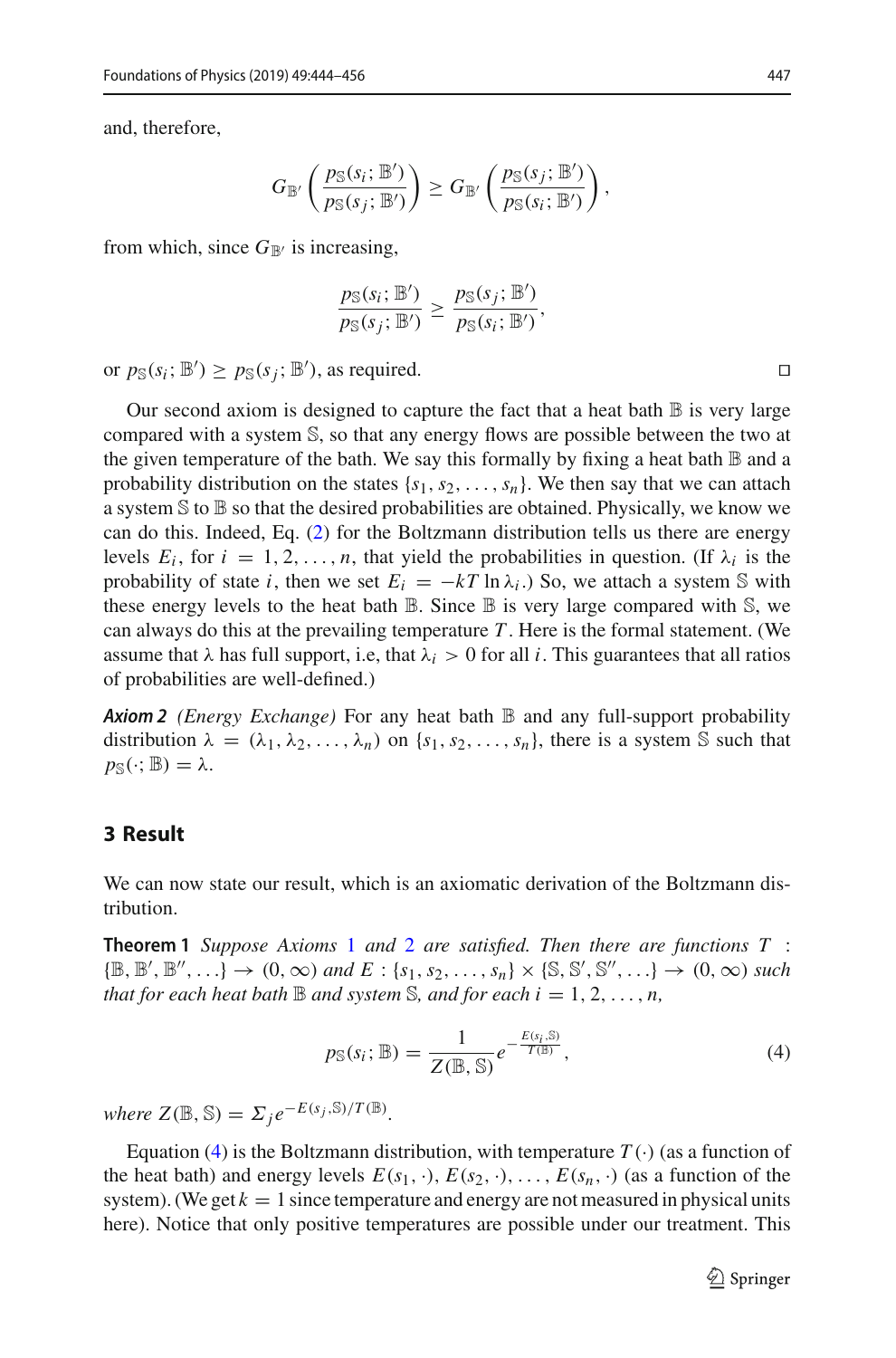makes sense, since we have assumed thermal equilibrium, and negative temperatures can arise only in systems which are (temporarily) out of equilibrium (e.g., Braun et al. [\[6](#page-12-5)]). Also, as expected in an abstract treatment, the fundamental quantity that emerges is  $E(\cdot, \cdot)/T(\cdot)$ , namely, entropy. We can be more precise about this last point by establishing the uniqueness properties of the functions *T* and *E* that represent a given heat bath and system.

**Theorem 2** *Assume that, for each heat bath* B*, it is not the case that all states have equal probability. Suppose a system* S *satisfies* Eq. [\(4\)](#page-3-1) *with functions E and T . Then* S satisfies Eq. [\(4\)](#page-3-1) with functions  $\tilde{E}$  and  $\tilde{T}$  if and only if there are real numbers  $\alpha > 0$ *and* β *such that*

<span id="page-4-0"></span>
$$
E(s_i, \mathbb{S}) = \alpha \widetilde{E}(s_i, \mathbb{S}) + \beta \text{ for all states } s_i,
$$
  

$$
T(\mathbb{B}) = \alpha \widetilde{T}(\mathbb{B}) \text{ for all heat baths } \mathbb{B}.
$$

(Physically speaking, the equal-probability case ruled out is that of infinite temperature.) Notice that the scaling factor for  $T$  is the same as the multiplicative factor in the affine transformation of *E*. It follows that, while the ratios  $E(\cdot, \cdot)/T(\cdot)$  are not unique, the differences between these ratios, i.e., the entropy differences

$$
\frac{E(s_i, \mathbb{S}) - E(s_j, \mathbb{S})}{T(\mathbb{B})}
$$

between states, are unique. Again, we expect this on physical grounds.

#### **4 Summary**

We have shown that two physically interpretable axioms can replace the traditional equal-probability postulate of equilibrium thermodynamics. The first axiom is an abstraction of the notion that the probabilistic ranking of states is the same across systems in equilibrium. The second axiom is an abstraction of the notion that all energy flows are possible between the system in question and a heat bath to which it is attached, at the given temperature of the bath. Together, these two axioms characterize the Boltzmann distribution. That is, we establish that the axioms identify the Boltzmann distribution—and the converse that the Boltzmann distribution satisfies the axioms.

Two extensions of this work would be interesting. The first extension would be to quantum systems, to see if our characterization goes through and to compare the resulting analysis with those of Goldstein et al. [\[4](#page-12-3)] and Popescu et al. [\[5\]](#page-12-4). A second extension would be to continuous probability distributions, where new mathematical issues may arise.

**Acknowledgements** We thank Samson Abramsky, Paul Glimcher, Shane Manesfield, two referees, and the managing editor for important input. Financial support from National Institutes of Health Grant No. R01DA038063, NYU Stern School of Business, NYU Shanghai, and J.P. Valles is gratefully acknowledged.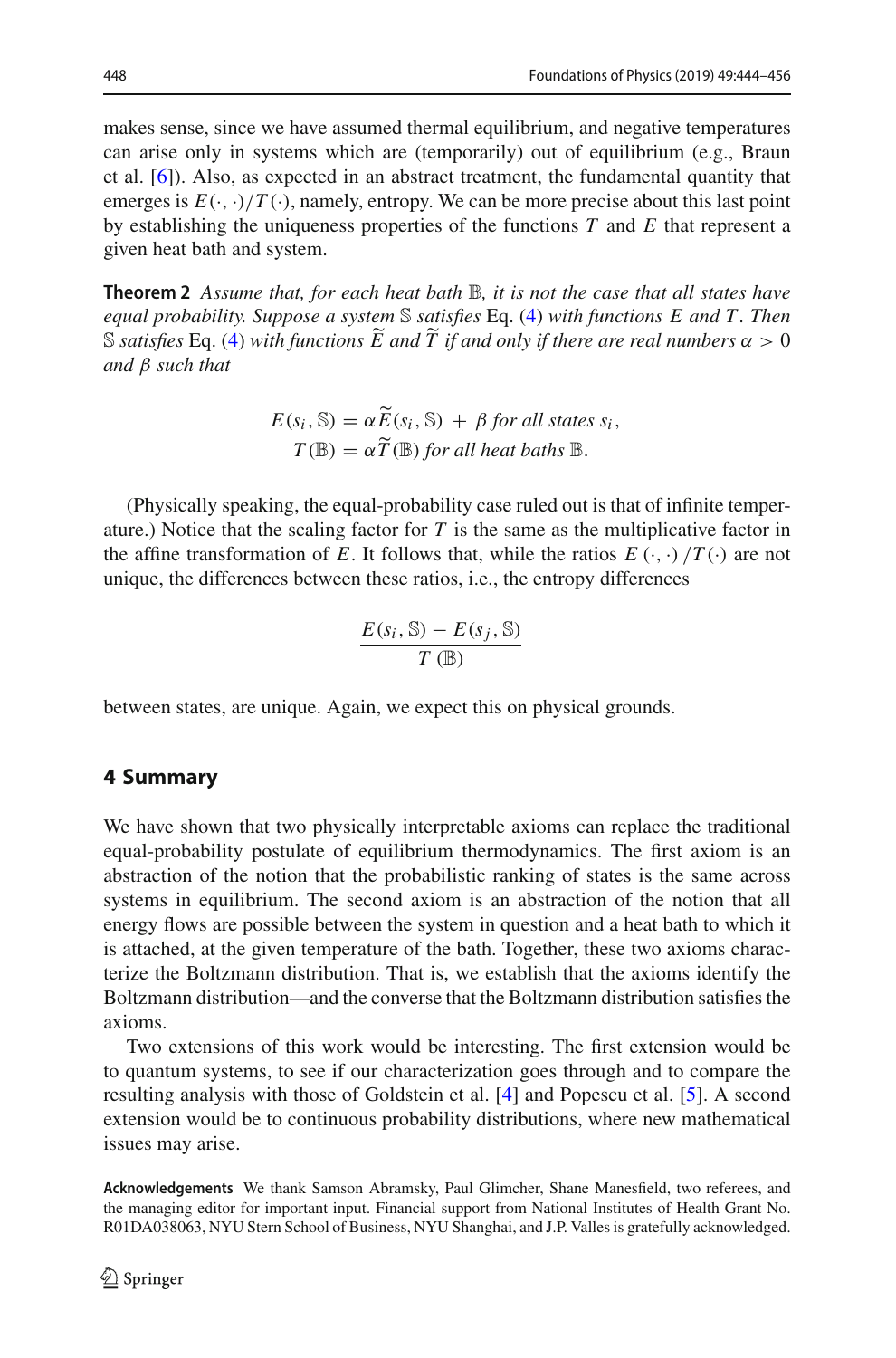**Open Access** This article is distributed under the terms of the Creative Commons Attribution 4.0 International License [\(http://creativecommons.org/licenses/by/4.0/\)](http://creativecommons.org/licenses/by/4.0/), which permits unrestricted use, distribution, and reproduction in any medium, provided you give appropriate credit to the original author(s) and the source, provide a link to the Creative Commons license, and indicate if changes were made.

### **Appendix**

#### <span id="page-5-3"></span>**A Proof of Theorem [1](#page-3-2)**

We choose heat bath  $\mathbb B$  as a reference point. Since  $G_{\mathbb B}$  is strictly increasing, it is invertible. Therefore, for any (other) heat bath  $\mathbb{B}'$ , we can define a function  $H_{\mathbb{B}'}$ :  $(0, \infty) \rightarrow (0, \infty)$  by

$$
H_{\mathbb{B}'}(t) = G_{\mathbb{B}}^{-1}(G_{\mathbb{B}'}(t)).
$$

By Axiom [1,](#page-1-2) we have that for any system S and pair of states *r*,*s*,

$$
G_{\mathbb{B}'}\left(\frac{p_{\mathbb{S}}(r;\mathbb{B}')}{p_{\mathbb{S}}(s;\mathbb{B}')}\right) = G_{\mathbb{B}}\left(\frac{p_{\mathbb{S}}(r;\mathbb{B})}{p_{\mathbb{S}}(s;\mathbb{B})}\right),\,
$$

so that

<span id="page-5-2"></span>
$$
H_{\mathbb{B}'}\left(\frac{p_{\mathbb{S}}(r;\mathbb{B}')}{p_{\mathbb{S}}(s;\mathbb{B}')}\right) = \frac{p_{\mathbb{S}}(r;\mathbb{B})}{p_{\mathbb{S}}(s;\mathbb{B})}.
$$
 (5)

It follows that for any triplet of states  $s_i$ ,  $s_j$ ,  $s_k$ ,

$$
H_{\mathbb{B}'}\left(\frac{p_{\mathbb{S}}(s_i;\mathbb{B}')}{p_{\mathbb{S}}(s_j;\mathbb{B}')}\right)\times H_{\mathbb{B}'}\left(\frac{p_{\mathbb{S}}(s_j;\mathbb{B}')}{p_{\mathbb{S}}(s_k;\mathbb{B}')}\right)=\frac{p_{\mathbb{S}}(s_i;\mathbb{B})}{p_{\mathbb{S}}(s_j;\mathbb{B})}\times\frac{p_{\mathbb{S}}(s_j;\mathbb{B})}{p_{\mathbb{S}}(s_k;\mathbb{B})}=\frac{p_{\mathbb{S}}(s_i;\mathbb{B})}{p_{\mathbb{S}}(s_k;\mathbb{B})}.
$$

We can also write

$$
H_{\mathbb{B}'}\left(\frac{p_{\mathbb{S}}(s_i; \mathbb{B}')}{p_{\mathbb{S}}(s_k; \mathbb{B}')}\right) = \frac{p_{\mathbb{S}}(s_i; \mathbb{B})}{p_{\mathbb{S}}(s_k; \mathbb{B})}.
$$

Putting these two equations together yields

<span id="page-5-0"></span>
$$
H_{\mathbb{B}'}\left(\frac{p_{\mathbb{S}}(s_i; \mathbb{B}')}{p_{\mathbb{S}}(s_j; \mathbb{B}')}\right) \times H_{\mathbb{B}'}\left(\frac{p_{\mathbb{S}}(s_j; \mathbb{B}')}{p_{\mathbb{S}}(s_k; \mathbb{B}')}\right) = H_{\mathbb{B}'}\left(\frac{p_{\mathbb{S}}(s_i; \mathbb{B}')}{p_{\mathbb{S}}(s_k; \mathbb{B}')}\right). \tag{6}
$$

We want to turn Eq. [\(6\)](#page-5-0) into the Cauchy functional equation. To do so, we need an intermediate result. (This result assumes that there are at least three states. The case of two states is treated later.)

**Lemma 2** *For any t*,  $u \in (0, \infty)$ *, we can choose states s<sub>i</sub>, s<sub>j</sub>, s<sub>k</sub> and a full-support probability distribution*  $\lambda$  *on*  $\{s_1, s_2, \ldots, s_n\}$  *so that* 

<span id="page-5-1"></span>
$$
\frac{\lambda(s_i)}{\lambda(s_j)} = t \text{ and } \frac{\lambda(s_j)}{\lambda(s_k)} = u. \tag{7}
$$

 $\mathcal{D}$  Springer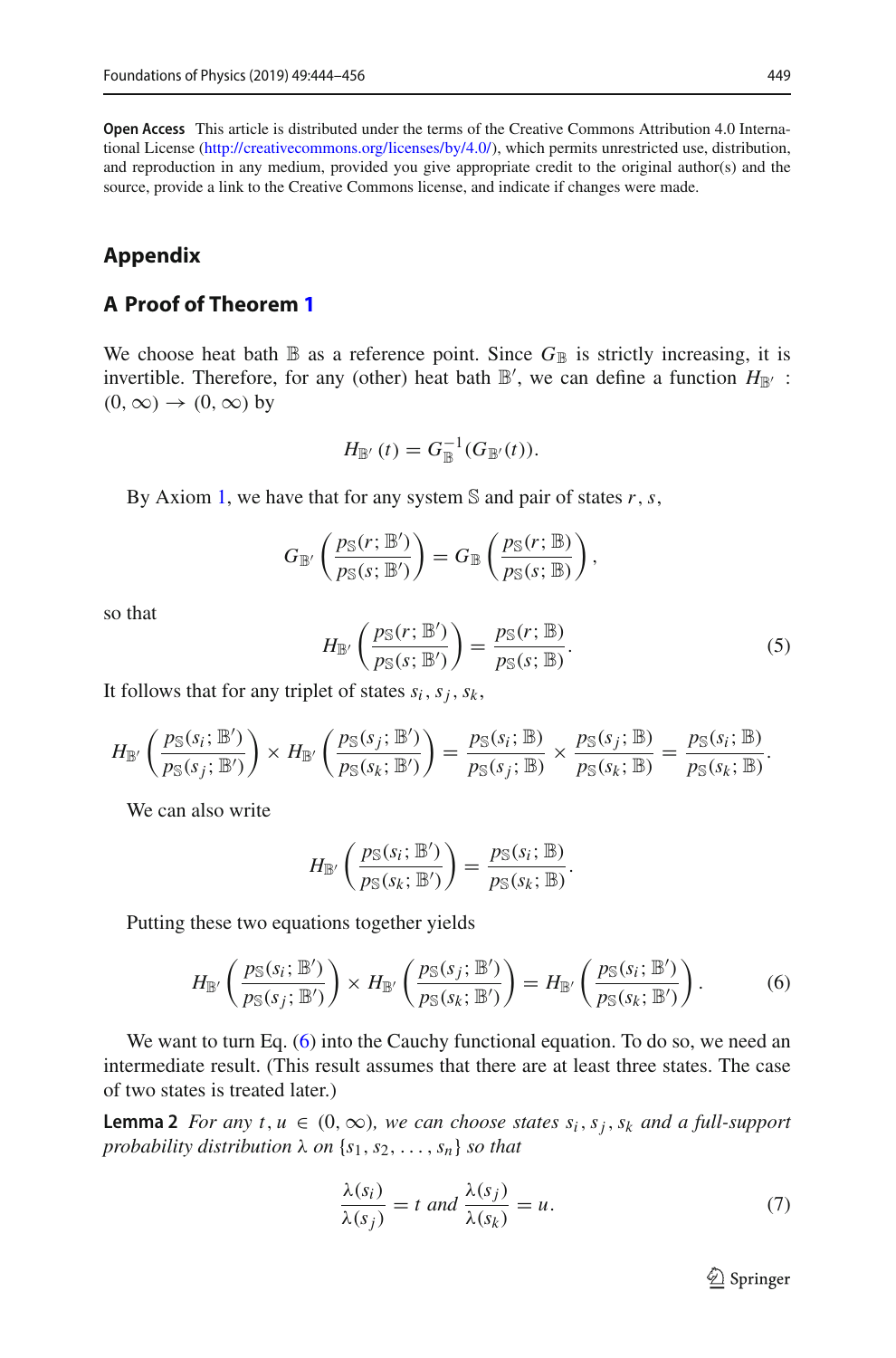*Proof* Choose three distinct states  $s_i$ ,  $s_j$ ,  $s_k$ , and set

$$
\lambda(s_i) = \frac{tuv}{1+u+tu},
$$
  

$$
\lambda(s_j) = \frac{uv}{1+u+tu},
$$
  

$$
\lambda(s_k) = \frac{v}{1+u+tu},
$$

where  $v = 1$  if  $n = 3$  (there are three states in total) and  $v = \frac{1}{2}$  if  $n > 3$ . Also, if  $n > 3$ , set

$$
\lambda(s) = \frac{1}{2(n-3)},
$$

for all  $s \neq s_i, s_j, s_k$ . It is easy to check that  $\lambda$  has full support and that Equation [\(7\)](#page-5-1) is satisfied. Also, if  $n = 3$ , then

$$
\sum_{s} \lambda(s) = \frac{tuv + uv + v}{1 + u + tu} = v = 1,
$$

and if  $n > 3$ ,

$$
\sum_{s} \lambda(s) = \sum_{s \neq s_i, s_j, s_k} \frac{1}{2(n-3)} + \frac{tuv + uv + v}{1 + u + tu} = \frac{1}{2} + v = 1,
$$

so that  $\lambda$  is a well-defined probability distribution on the states.

By Axioms [1](#page-1-2) and [2,](#page-3-0) there is a system S so that Eq. [\(3\)](#page-2-2) is satisfied and  $p_S(\cdot; B') = \lambda$ . But then  $p_{\mathbb{S}}(\cdot; \mathbb{B}')$  also satisfies Eq. [\(6\)](#page-5-0), and, therefore, using Eq. [\(7\)](#page-5-1), we obtain

<span id="page-6-0"></span>
$$
H_{\mathbb{B}'}(t) \times H_{\mathbb{B}'}(u) = H_{\mathbb{B}'}(tu), \tag{8}
$$

for any *t*,  $u \in (0, \infty)$ . Moreover, the functions  $G_{\mathbb{B}}$  and  $G_{\mathbb{B}'}$  are increasing and therefore have at most a countable number of discontinuities, from which it follows that  $H_{\mathbb{B}'}$  can have at most a countable number of discontinuities. This allows us to apply a version of the Cauchy functional theorem (see Appendix [C\)](#page-10-0) to Eq.  $(8)$ , to conclude that there exists a function  $T: \{\mathbb{B}, \mathbb{B}', \mathbb{B}'', \ldots\} \to (0, \infty)$  such that

<span id="page-6-1"></span>
$$
H_{\mathbb{B}'}(t) = t^{T(\mathbb{B}')}.
$$
\n(9)

Note that  $T(\mathbb{B}) = 1$  (this is why we called  $\mathbb{B}$  a reference point). Also, from Eq. [\(9\)](#page-6-1) we get

$$
G_{\mathbb{B}'}(t) = G_{\mathbb{B}}(t^{T(\mathbb{B}')}).
$$

 $\textcircled{2}$  Springer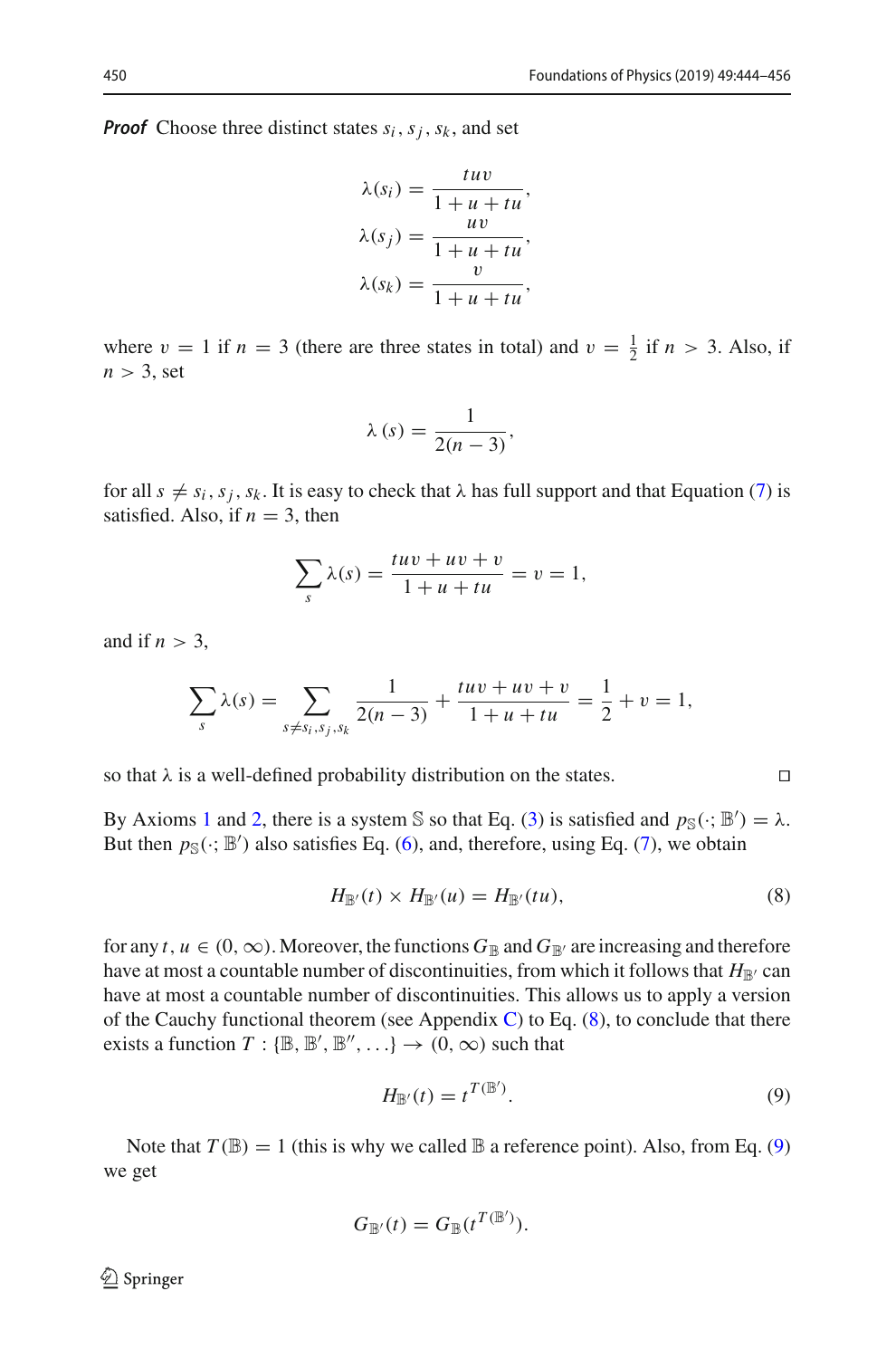Since  $G_{\mathbb{B}}$  and  $G_{\mathbb{B}}$  are both strictly increasing, it follows that  $T(\mathbb{B}') > 0$  for all heat baths  $\mathbb{B}'$ . Next, using Eqs. [\(9\)](#page-6-1) in [\(5\)](#page-5-2), we find

$$
\frac{p_{\mathbb{S}}(r;\mathbb{B}^{\prime})}{p_{\mathbb{S}}(s;\mathbb{B}^{\prime})} = \left(\frac{p_{\mathbb{S}}(r;\mathbb{B})}{p_{\mathbb{S}}(s;\mathbb{B})}\right)^{\frac{1}{T(\mathbb{B}^{\prime})}}.
$$

Summing over all states *r* yields

$$
\frac{1}{p_{\mathbb{S}}(s; \mathbb{B}^{\prime})} = \sum_{r} \left( \frac{p_{\mathbb{S}}(r; \mathbb{B})}{p_{\mathbb{S}}(s; \mathbb{B})} \right)^{\frac{1}{T(\mathbb{B}^{\prime})}},
$$

which we can invert to get

<span id="page-7-0"></span>
$$
p_{\mathbb{S}}(s; \mathbb{B}') = \frac{p_{\mathbb{S}}(s; \mathbb{B})^{\frac{1}{T(\mathbb{B}')}}}{\sum_{r} p_{\mathbb{S}}(r; \mathbb{B})^{\frac{1}{T(\mathbb{B}')}}}.
$$
(10)

Finally, to make Eq. [\(10\)](#page-7-0) into the Boltzmann distribution, define  $E: \{s_1, s_2, \ldots, s_n\} \times$  $\{\mathbb{S}, \mathbb{S}', \mathbb{S}'', \ldots\} \to (0, \infty)$  by  $E(r, \mathbb{S}) = -\ln p_{\mathbb{S}}(r; \mathbb{B})$  for each state *r*.

This completes the proof of Theorem [1,](#page-3-2) except for the case of two states. (The case of one state is trivial.) Here, we define the function *T* directly, by requiring it to give the solution to each equation

$$
\left(\frac{p_{\mathbb{S}}(s_1; \mathbb{B}')}{p_{\mathbb{S}}(s_2; \mathbb{B}')}\right)^{T(\mathbb{B}')} = \frac{p_{\mathbb{S}}(s_1; \mathbb{B})}{p_{\mathbb{S}}(s_2; \mathbb{B})},
$$

as we vary the heat bath  $\mathbb{B}'$ . We can argue similarly to Lemma [1](#page-2-1) to see that  $p_{\mathbb{S}}(s_1; \mathbb{B}') \ge$  $p_{\mathbb{S}}(s_2; \mathbb{B}')$  if and only if  $p_{\mathbb{S}}(s_1; \mathbb{B}) \ge p_{\mathbb{S}}(s_2; \mathbb{B})$ . It follows that we will get  $T(\mathbb{B}') > 0$ for all  $\mathbb{B}'$ , as required.

We should also establish that our axioms identify the Boltzmann distribution and not some subfamily of this distribution. To show this, start by supposing that Eq. [\(4\)](#page-3-1) holds. Define  $G_{\mathbb{B}}$ :  $(0, \infty) \to (0, \infty)$  by  $G_{\mathbb{B}}$   $(t) = t^{T(\mathbb{B}')}$ . Then for any system S and pair of states *r*,*s*, we can write

$$
G_{\mathbb{B}'}\left(\frac{p_{\mathbb{S}}(r;\mathbb{B}')}{p_{\mathbb{S}}(s;\mathbb{B}')}\right)=G_{\mathbb{B}'}\left(e^{\frac{E(s,\mathbb{S})-E(r,\mathbb{S})}{T(\mathbb{B}')}}\right)=e^{E(s,\mathbb{S})-E(r,\mathbb{S})}.
$$

Since the right-hand side is independent of  $\mathbb{B}'$ , we see that Eq. [\(3\)](#page-2-2) is satisfied, which establishes Axiom [1.](#page-1-2) For Axiom [2,](#page-3-0) fix a heat bath  $\mathbb{B}'$  and a full-support probability distribution  $\lambda$  on the states. Let  $T(\mathbb{B}')$  be arbitrary and set  $E(s_i, \mathbb{S}) = -kT(\mathbb{B}') \ln \lambda_i$ for each *i*. Then  $p_{\mathbb{S}}(\cdot; \mathbb{B}') = \lambda$ , as required.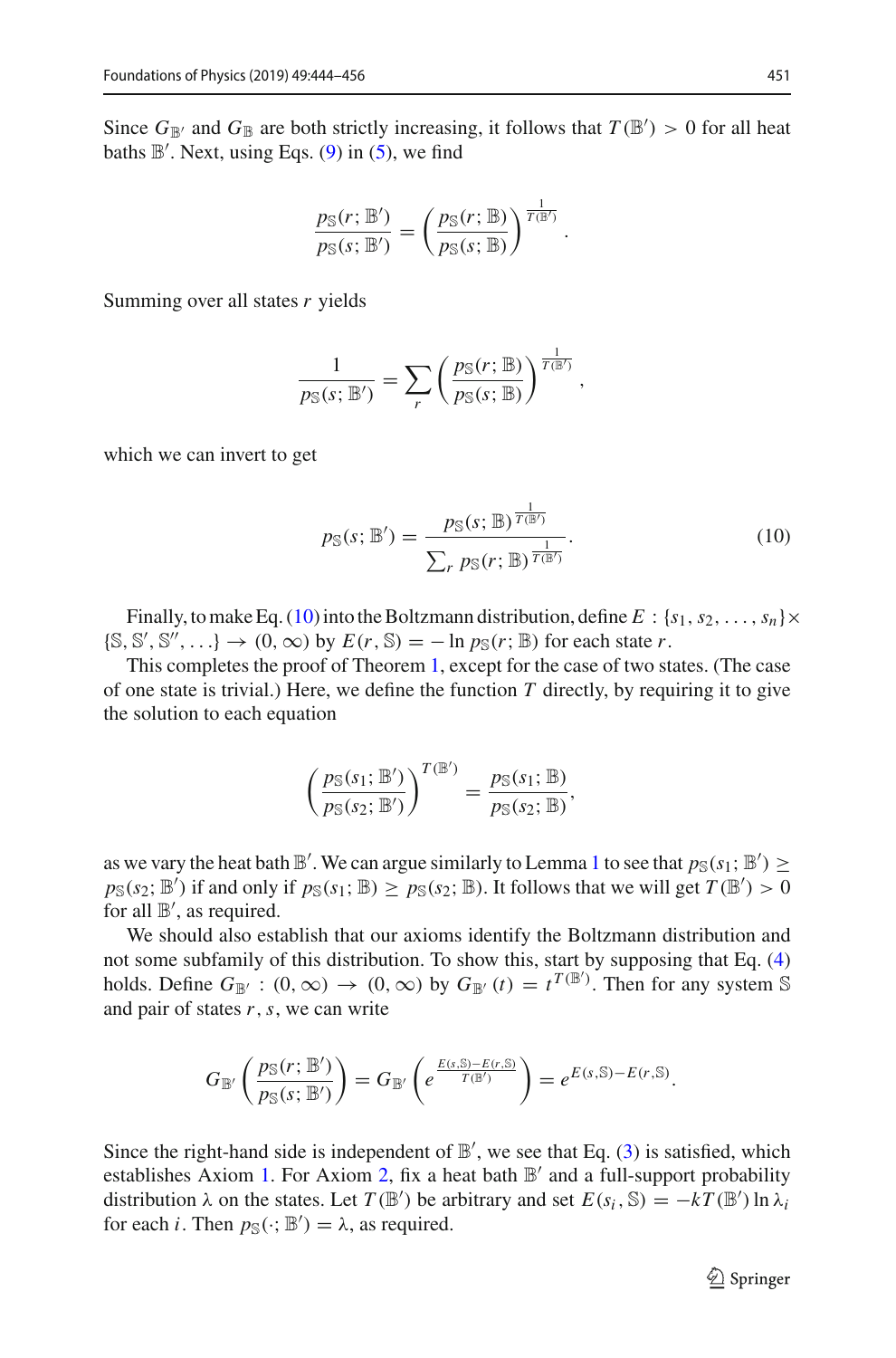#### **B Proof of Theorem [2](#page-4-0)**

Suppose a system S satisfies Eq. [\(4\)](#page-3-1) for two pairs of functions *E*, *T* and  $\widetilde{E}$ ,  $\widetilde{T}$ . Equation (4) implies that for any states see Section [\(4\)](#page-3-1) implies that for any states *s*1,*s*2,*s*,

$$
\frac{E(s_2, \mathbb{S}) - E(s_1, \mathbb{S})}{E(s_2, \mathbb{S}) - E(s, \mathbb{S})} = \left(\ln \frac{p_{\mathbb{S}}(s_1; \mathbb{B})}{p_{\mathbb{S}}(s_2; \mathbb{B})}\right) \left(\ln \frac{p_{\mathbb{S}}(s; \mathbb{B})}{p_{\mathbb{S}}(s_2; \mathbb{B})}\right)^{-1} = \frac{\widetilde{E}(s_2, \mathbb{S}) - \widetilde{E}(s_1, \mathbb{S})}{\widetilde{E}(s_2, \mathbb{S}) - \widetilde{E}(s, \mathbb{S})}.
$$

Rearranging gives

$$
(E(s_2, \mathbb{S}) - E(s_1, \mathbb{S})) \times (\widetilde{E}(s_2, \mathbb{S}) - \widetilde{E}(s, \mathbb{S}))
$$
  
= 
$$
(E(s_2, \mathbb{S}) - E(s, \mathbb{S})) \times (\widetilde{E}(s_2, \mathbb{S}) - \widetilde{E}(s_1, \mathbb{S})),
$$

from which,

$$
E(s,\mathbb{S})=E(s_2,\mathbb{S})-\frac{E(s_2,\mathbb{S})-E(s_1,\mathbb{S})}{\widetilde{E}(s_2,\mathbb{S})-\widetilde{E}(s_1,\mathbb{S})}\times(\widetilde{E}(s_2,\mathbb{S})-\widetilde{E}(s,\mathbb{S})),
$$

and, therefore,

$$
E(s, \mathbb{S}) = \frac{E(s_2, \mathbb{S}) - E(s_1, \mathbb{S})}{\widetilde{E}(s_2, \mathbb{S}) - \widetilde{E}(s_1, \mathbb{S})} \times \widetilde{E}(s, \mathbb{S}) + E(s_2, \mathbb{S}) - \frac{E(s_2, \mathbb{S}) - E(s_1, \mathbb{S})}{\widetilde{E}(s_2, \mathbb{S}) - \widetilde{E}(s_1, \mathbb{S})} \times \widetilde{E}(s_2, \mathbb{S}).
$$

Now set

$$
\alpha = \frac{E(s_2, \mathbb{S}) - E(s_1, \mathbb{S})}{\widetilde{E}(s_2, \mathbb{S}) - \widetilde{E}(s_1, \mathbb{S})} \text{ and } \beta = E(s_2, \mathbb{S}) - \frac{E(s_2, \mathbb{S}) - E(s_1, \mathbb{S})}{\widetilde{E}(s_2, \mathbb{S}) - \widetilde{E}(s_1, \mathbb{S})} \times \widetilde{E}(s_2, \mathbb{S}).
$$

By assumption, there are states  $s_1$ ,  $s_2$  such that  $p_S(s_1; \mathbb{B}) > p_S(s_2; \mathbb{B})$ . (There is no loss of generality in labeling these two states this way.) It follows that  $\alpha > 0$ .

Next observe that, for any heat bath  $\mathbb{B}'$ ,

$$
\ln\left(\frac{p_{\mathbb{S}}(s_2; \mathbb{B}')}{p_{\mathbb{S}}(s_1; \mathbb{B}')}\right) = \frac{E(s_1, \mathbb{S}) - E(s_2, \mathbb{S})}{T(\mathbb{B}')} = \frac{\widetilde{E}(s_1, \mathbb{S}) - \widetilde{E}(s_2, \mathbb{S})}{\widetilde{T}(\mathbb{B}')},
$$

from which, using the relationship between *E* and *E* , we get

$$
\frac{\alpha \widetilde{E}(s_1, \mathbb{S}) - \alpha \widetilde{E}(s_2, \mathbb{S})}{T(\mathbb{B}')} = \frac{\widetilde{E}(s_1, \mathbb{S}) - \widetilde{E}(s_2, \mathbb{S})}{\widetilde{T}(\mathbb{B}')}.
$$

By assumption,  $p_S(s_1; \mathbb{B}) \neq p_S(s_2; \mathbb{B})$ . (Again, there is no loss of generality in using the state labels  $s_1$  and  $s_2$ .) It follows that  $\widetilde{E}(s_1, \mathbb{S}) \neq \widetilde{E}(s_2, \mathbb{S})$  and, therefore,  $T(\mathbb{B}') = \widetilde{\pi}(\mathbb{B}')$  $\alpha \widetilde{T}(\mathbb{B}')$ , as claimed. This completes the proof of the forward direction of Theorem [2.](#page-4-0)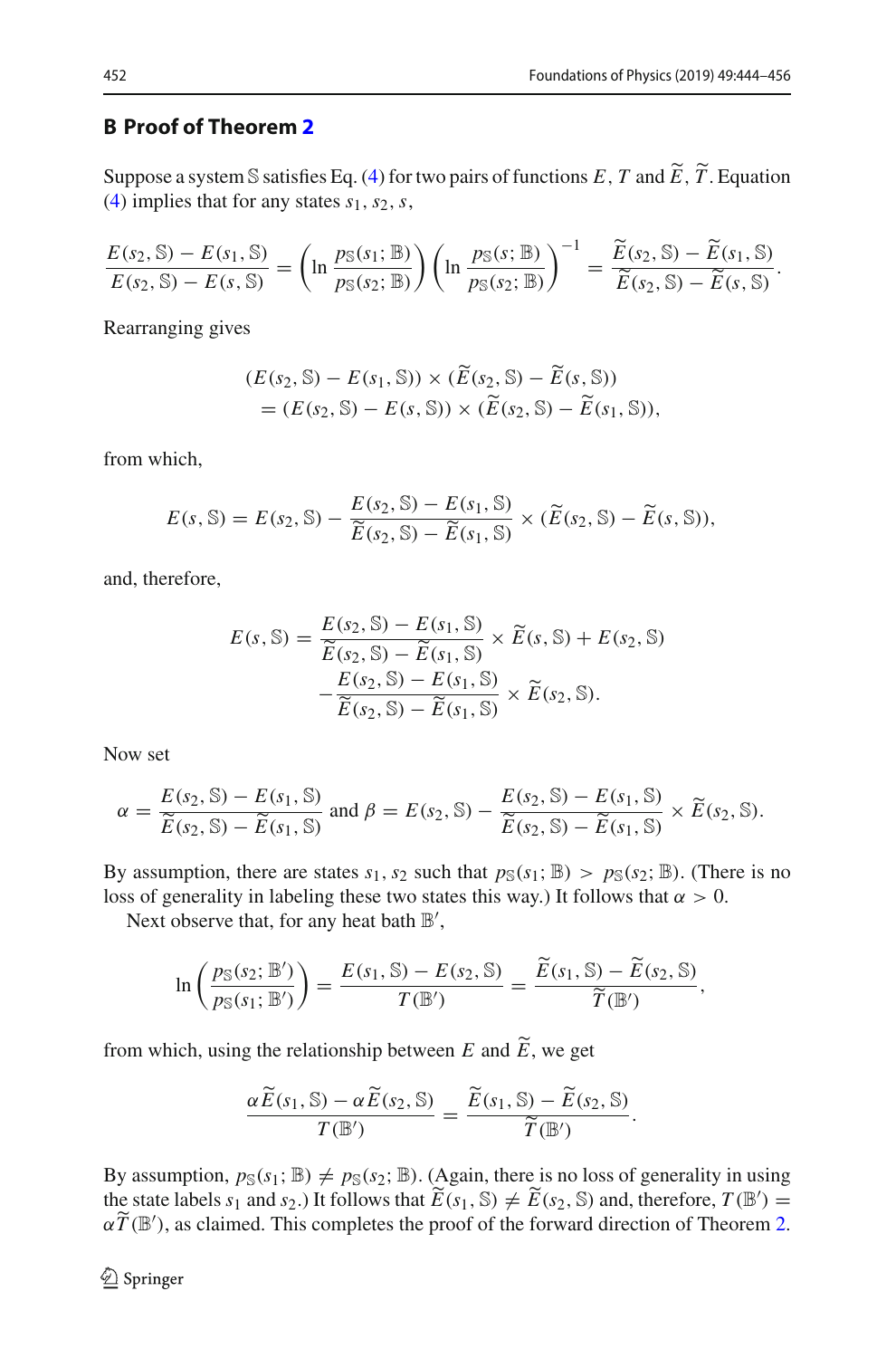For the reverse direction, suppose that a system  $\mathbb S$  satisfies Eq. [\(4\)](#page-3-1) for the functions *E* and *T*, and let  $\alpha > 0$  and  $\beta$  be real numbers. Equation [\(4\)](#page-3-1) then yields, for any heat bath  $\mathbb{B}',$ 

$$
p_{\mathbb{S}}(s; \mathbb{B}') = \frac{e^{-\frac{E(s, \mathbb{S})}{T(\mathbb{B}')}}}{\sum_{j} e^{-\frac{E(s, \mathbb{S})}{T(\mathbb{B}')}}} = \frac{e^{-\frac{\alpha E(s, \mathbb{S})}{\alpha T(\mathbb{B}')}}}{\sum_{j} e^{-\frac{\alpha E(s, \mathbb{S})}{\alpha T(\mathbb{B}')}}}
$$

$$
= \frac{e^{-\frac{\beta}{\alpha T(\mathbb{B}')}}e^{-\frac{\alpha E(s, \mathbb{S})}{\alpha T(\mathbb{B}')}}}{e^{-\frac{\beta}{\alpha T(\mathbb{B}')}}\sum_{j} e^{-\frac{\alpha E(s, \mathbb{S})}{\alpha T(\mathbb{B}')}}} = \frac{e^{-\frac{\alpha E(s, \mathbb{S}) + \beta}{\alpha T(\mathbb{B}')}}}{\sum_{j} e^{-\frac{\alpha E(s, \mathbb{S}) + \beta}{\alpha T(\mathbb{B}')}}},
$$

from which we see that the system S satisfies Eq. [\(4\)](#page-3-1) for the functions  $\alpha E + \beta$  and  $\alpha T$ , as we needed to show.

To prove that entropy differences are unique, as asserted after the statement of Theorem [2,](#page-4-0) first suppose that a system  $S$  satisfies Eq. [\(4\)](#page-3-1) for the functions  $E, T$ and *E*, *T*. Theorem [2](#page-4-0) tells us that there are real numbers  $\alpha > 0$  and  $\beta$  such that  $E(\cdot, \mathbb{S}) = \alpha \widetilde{E}(\cdot, \mathbb{S}) + \beta$  and  $T(\cdot) = \alpha \widetilde{T}(\cdot)$ . It follows that for any pair of states  $s_i, s_j$ , and any heat bath  $\mathbb{B}',$ 

$$
\frac{E(s_i, \mathbb{S})}{T(\mathbb{B}')} - \frac{E(s_j, \mathbb{S})}{T(\mathbb{B}')} = \frac{\alpha \widetilde{E}(s_i, \mathbb{S}) + \beta}{\alpha \widetilde{T}(\mathbb{B}')} - \frac{\alpha \widetilde{E}(s_j, \mathbb{S}) + \beta}{\alpha \widetilde{T}(\mathbb{B}')} = \frac{\widetilde{E}(s_i, \mathbb{S})}{\widetilde{T}(\mathbb{B}')} - \frac{\widetilde{E}(s_j, \mathbb{S})}{\widetilde{T}(\mathbb{B}')}.
$$

as claimed. Conversely, suppose a system  $\mathbb S$  satisfies Eq. [\(4\)](#page-3-1) for the functions  $E, T$ , and there exist functions  $E, T$  such that

$$
\frac{\widetilde{E}(s_i, \mathbb{S})}{\widetilde{T}(\mathbb{B}')} - \frac{\widetilde{E}(s_j, \mathbb{S})}{\widetilde{T}(\mathbb{B}')} = \frac{E(s_i, \mathbb{S})}{T(\mathbb{B}')} - \frac{E(s_j, \mathbb{S})}{T(\mathbb{B}')}.
$$

This says that for each heat bath  $\mathbb{B}'$ , there is a number  $\gamma_{\mathbb{B}'}$  such that

$$
\frac{\widetilde{E}(s_i, \mathbb{S})}{\widetilde{T}(\mathbb{B}')} = \frac{E(s_i, \mathbb{S})}{T(\mathbb{B}')} + \gamma_{\mathbb{B}}.
$$

It follows that

$$
\frac{e^{-\frac{\widetilde{E}(s_i, \widetilde{S})}{\widetilde{T}(\widetilde{B}')}}}{\sum_{j} e^{-\frac{\widetilde{E}(s_j, \widetilde{S})}{\widetilde{T}(\widetilde{B}')}}} = \frac{e^{-\frac{E(s_j, \widetilde{S})}{\widetilde{T}(\widetilde{B}')}}^{-\gamma_{\widetilde{B}'}}}{\sum_{j} e^{-\frac{E(s_j, \widetilde{S})}{\widetilde{T}(\widetilde{B}')}}^{-\gamma_{\widetilde{B}'}}}
$$
\n
$$
= \frac{e^{-\gamma_{\widetilde{B}'}} e^{-\frac{E(s_j, \widetilde{S})}{\widetilde{T}(\widetilde{B}')}}}{e^{-\gamma_{\widetilde{B}'}} \sum_{j} e^{-\frac{E(s_j, \widetilde{S})}{\widetilde{T}(\widetilde{B}')}}}
$$
\n
$$
= \frac{e^{-\frac{E(s_j, \widetilde{S})}{\widetilde{T}(\widetilde{B}')}}}{\sum_{j} e^{-\frac{E(s_j, \widetilde{S})}{\widetilde{T}(\widetilde{B}')}}} = p_{\widetilde{S}}(s_i; \widetilde{B}'),
$$

 $\mathcal{D}$  Springer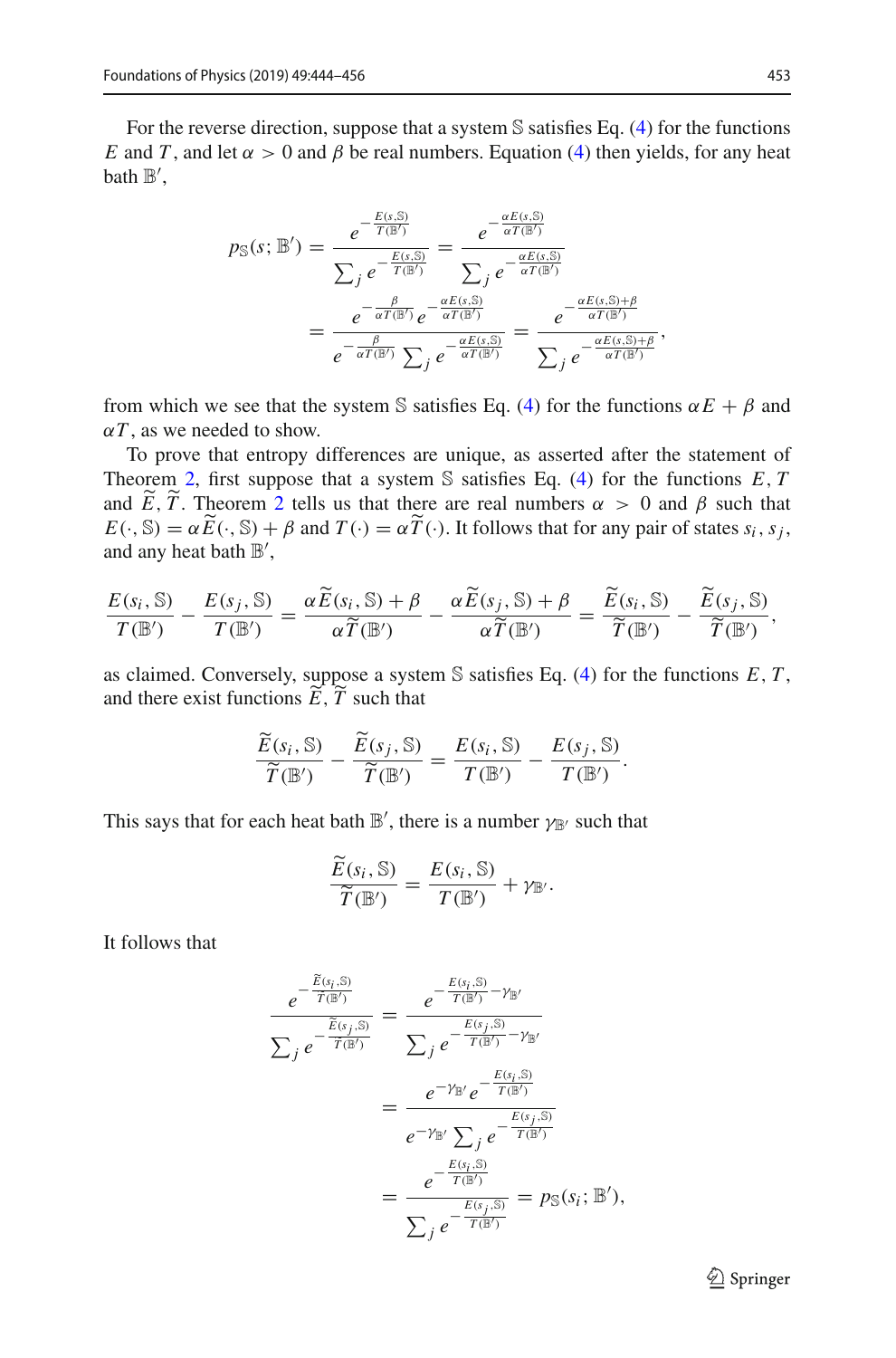from which we see that the system S satisfies Equation [\(4\)](#page-3-1) for the functions  $\widetilde{E}$ ,  $\widetilde{T}$ .

#### <span id="page-10-0"></span>**C Cauchy Functional Theorem**

We provide a self-contained statement and proof of the version of the Cauchy functional theorem employed in Appendix [A.](#page-5-3) The proof can also be found in standard textbooks; see, e.g., Theorem 3 in Aczel [\[7\]](#page-12-6).

**Theorem 3** *Let*  $H : (0, \infty) \to (0, \infty)$  *be a function with the property that*  $H(xy) =$  $H(x) \times H(y)$  *for all x, y* ∈ (0, ∞)*. Moreover, suppose H is continuous at least at a single point. Then there exists*  $\alpha \in (0, \infty)$  *such that for all*  $x \in (0, \infty)$ *,* 

$$
H\left( x\right) =x^{\alpha}.
$$

<span id="page-10-1"></span>**Lemma 3** *For all*  $x \in (0, \infty)$  *and any rational number q,*  $H(x^q) = H(x)^q$ .

*Proof* Note that  $H(1) = H(1) \times H(1)$  which implies  $H(1) = 1$ . Moreover for any  $k \in \mathbb{Z}$  with  $k > 0$  we have

$$
H\left(x^k\right) = H\left(x\right)^k.
$$

To extend this to  $k \in \mathbb{Z}$  with  $k < 0$  note that

$$
H(1) = H\left(x \times \frac{1}{x}\right) = H(x) \times H\left(\frac{1}{x}\right) \Rightarrow H(x) = \left(H\left(\frac{1}{x}\right)\right)^{-1}.
$$

Now let  $x \in (0, \infty)$  and  $k, m \in \mathbb{Z}$ . Set  $y = x^{1/m}$ . Then

$$
H (y^{m})^{1/m} = H (y) \Rightarrow H (x)^{1/m} = H (x^{1/m}).
$$

Hence we have

$$
H\left(x^{k/m}\right) = H\left(x^{1/m}\right)^k = H\left(x\right)^{k/m},
$$

as desired.  $\Box$ 

Let  $S \subseteq (0, \infty)$  be the set of all the rational powers of 2, that is  $x \in S$  if and only if there exists  $q \in \mathbb{Q}$  such that  $x = 2^q$ .

**Lemma 4** *S* is dense in  $(0, \infty)$ .

*Proof* Let  $r, s \in (0, \infty)$  with  $r < s$ . We want to prove there is a rational number q such that  $r < 2^q < s$ , which is equivalent to proving there is a rational q such that  $r2^q < 1 < s2^q$ .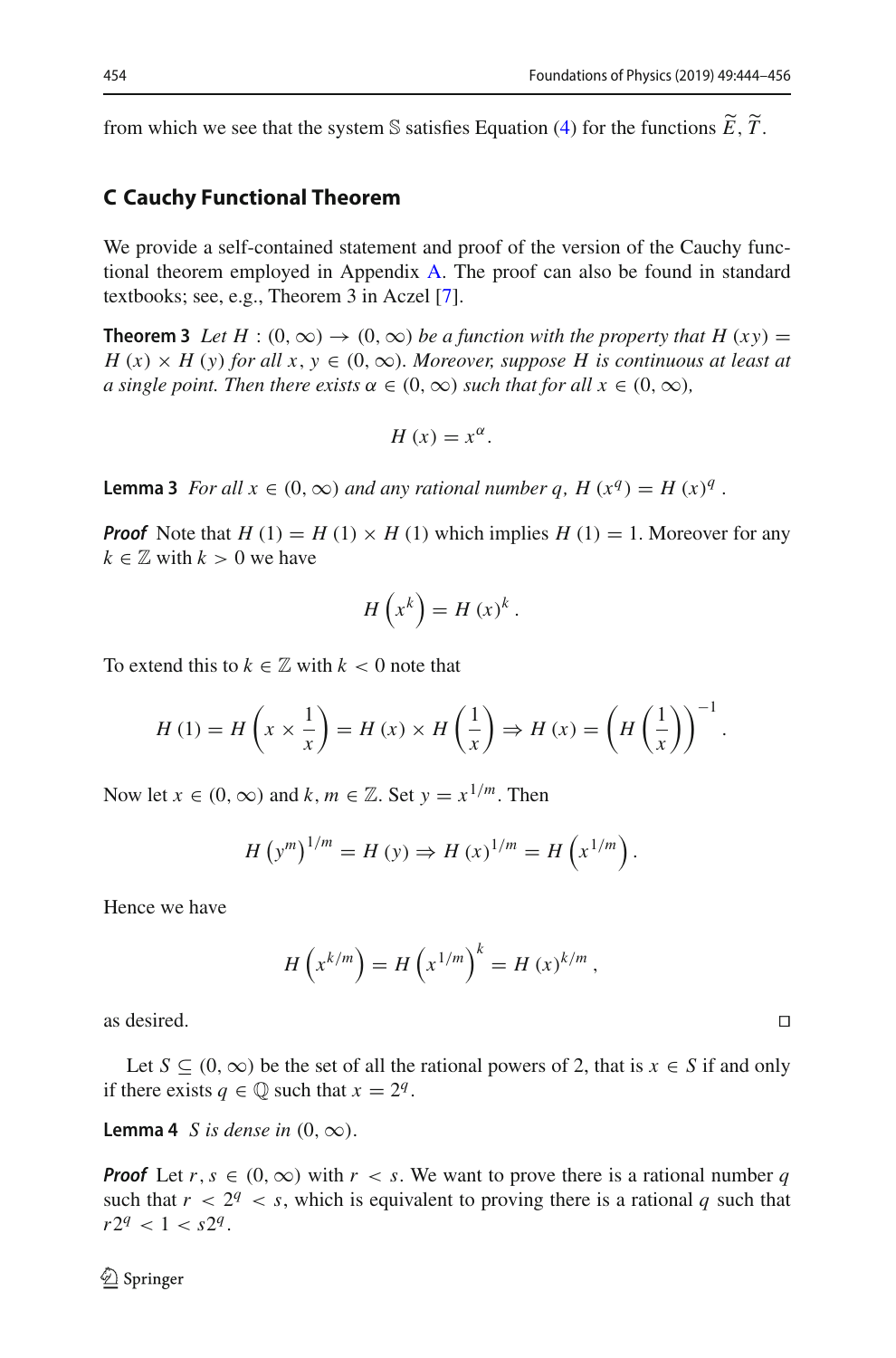Set  $\alpha = \log_2(1/r)$ , so that

$$
r2^{\alpha} = 1 < s2^{\alpha}.
$$

Using the density of the rationals we can construct a rational sequence  $q_n \to \alpha$ such that  $q_n < \alpha$  for all *n*. Since the exponential function is continuous and strictly increasing, it follows that for large enough *N* we get

$$
r2^{q_N} < 1 < s2^{q_N},
$$

as desired.  $\Box$ 

Now let  $x \in S$ , so that  $x = 2^q$  for some rational number q. By Lemma [3](#page-10-1) we have

$$
H\left(x\right) = H\left(2\right)^{q}.
$$

By definition of *x*, we know that for some  $k, m \in \mathbb{Z}, q = k/m$ . Therefore,  $\frac{k}{m} =$  $\log_2 x = \frac{\log_{H(2)} x}{\log_{H(2)} 2}$ . It follows that

$$
H(x) = H(2)^{\log_{H(2)}(x)/\log_{H(2)}(2)} = x^{1/\log_{H(2)}(2)}.
$$

Setting  $\alpha = 1/\log_{H(2)}(2)$ , we have proved  $H(x) = x^{\alpha}$  for all  $x \in S$ .

Now suppose for contradiction there exists  $z \in (0, \infty)$  with  $H(z) \neq z^{\alpha}$ . Fix any  $x, y \in S$ . We will show for any  $\varepsilon > 0$  there exists a point  $(x', y') \in (0, \infty) \times (0, \infty)$ with  $H(x') = y'$ , and  $(x', y')$  has Euclidean distance less than  $\varepsilon$  from  $(x, y)$ . Hence for any  $x, y \in S$ , we can construct a sequence on the graph of *H* that approaches  $(x, y)$ . Since *S* is dense in  $(0, \infty)$ , we conclude that *H* is nowhere continuous on  $(0, \infty)$ , which gives our contradiction.

To continue, define  $\delta = H(z)/z^{\alpha}$ , from which  $\delta > 0, \delta \neq 1$ . Define  $\beta \in \mathbb{R}$  to solve  $x^{\alpha} = y/\delta^{\beta}$ . Such a  $\beta$  exists because *y* and  $x^{\alpha}$  are both non-negative. Now, for any  $z' \in S$  and  $b \in \mathbb{R}$ , define  $x' = x (z/z')^b$ . Using Lemma [3](#page-10-1) we get

$$
H(x') = H\left(xz^{b}z'^{-b}\right) = H(x) \times H\left(z^{b}\right) \times H\left(z'^{-b}\right) = H(x) \times \left(\frac{H(z)}{H(z')}\right)^{b}.
$$

Given the definition of  $\delta$ , and using  $x, z' \in S$ , we have

$$
H\left(x'\right) = x^{\alpha} \delta^{b} \left(\frac{z}{z'}\right)^{\alpha b}.
$$

Applying the definition of  $\beta$  yields

$$
H(x') = \frac{y\delta^b}{\delta^{\beta}} \left(\frac{z}{z'}\right)^{\alpha b} = y \left(\frac{z}{z'}\right)^{\alpha b} \delta^{b-\beta}.
$$

 $\mathcal{D}$  Springer